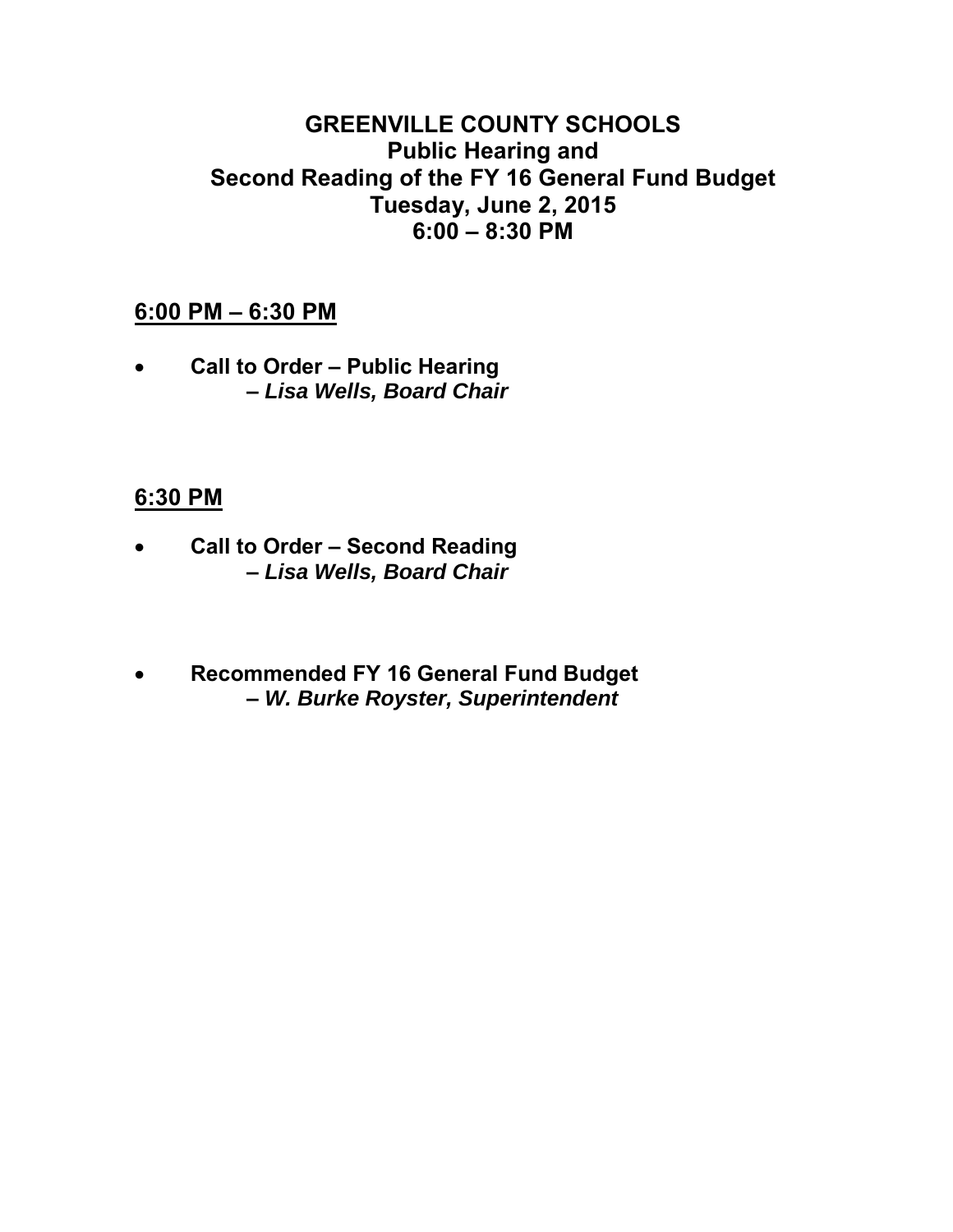# **Greenville County Schools 2015-2016 General Fund Proposed Budget Second Reading**

# **Projected Revenue Summary**

| Projected Revenue for FY 16                    |                   |  |             |   |  |  |  |
|------------------------------------------------|-------------------|--|-------------|---|--|--|--|
| Local Revenue *                                | 178,605,000<br>\$ |  |             | 2 |  |  |  |
| State Revenue                                  | 342,780,000       |  |             | 2 |  |  |  |
| Transfers In                                   | 15,291,000        |  |             | 2 |  |  |  |
| Total Projected Revenue for FY 16              |                   |  | 536,676,000 |   |  |  |  |
| Unassigned Fund Balance                        |                   |  | 0           |   |  |  |  |
| Required Amount to Equal Proposed Expenditures |                   |  | 536,676,000 |   |  |  |  |

# **Proposed Expenditures Summary**

|                                       |                                    |            |             |             | Reference<br>Page |
|---------------------------------------|------------------------------------|------------|-------------|-------------|-------------------|
|                                       | Budgeted Expenditures for FY 15    | \$         | 506,869,000 |             |                   |
| Proposed Expenditures for FY 16       |                                    |            |             |             |                   |
|                                       | <b>State Mandated Expenditures</b> | 12,080,000 |             |             | 5                 |
|                                       | <b>Local Required Expenditures</b> | 18,227,000 |             |             | 5                 |
|                                       | <b>Reduction of Expenditures</b>   | (500,000)  |             |             | 5                 |
|                                       | Subtotal                           |            |             | 29,807,000  |                   |
| Total Proposed Expenditures for FY 16 |                                    |            |             | 536,676,000 |                   |

\* Includes a recommended 4.5 mill increase which generates \$5,180,000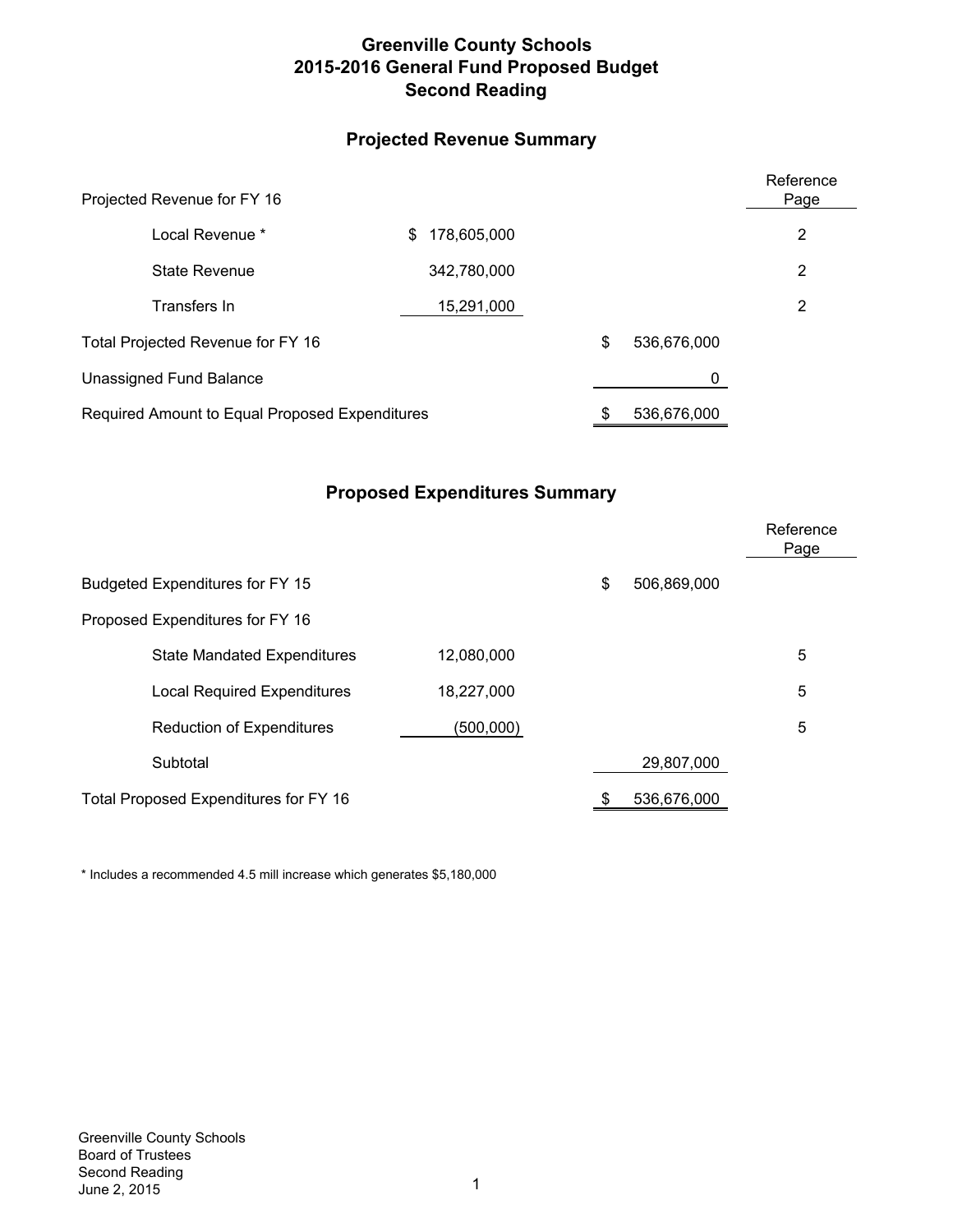# **Greenville County Schools 2015-2016 Projected General Fund Revenue Budget Second Reading**

|    |                                                              |                                                                                                          |                                       | <b>First Reading</b>                  |                                             | <b>Second Reading</b>                 |             |
|----|--------------------------------------------------------------|----------------------------------------------------------------------------------------------------------|---------------------------------------|---------------------------------------|---------------------------------------------|---------------------------------------|-------------|
|    |                                                              | <b>State BSC \$2,220</b><br><b>State BSC \$2,109</b><br><b>GCS BSC \$1,542</b><br><b>GCS BSC \$1,624</b> |                                       |                                       | <b>State BSC \$2,220</b><br>GCS BSC \$1,624 |                                       |             |
|    |                                                              |                                                                                                          |                                       |                                       |                                             |                                       |             |
|    |                                                              |                                                                                                          | <b>FY 15</b><br><b>Revenue Budget</b> | <b>FY 16</b><br><b>Revenue Budget</b> |                                             | <b>FY 16</b><br><b>Revenue Budget</b> |             |
| 1  | <b>Projected Local Revenue</b>                               |                                                                                                          |                                       |                                       |                                             |                                       |             |
| 2  | Property Taxes - Greenville, Laurens, Spartanburg            | \$                                                                                                       | 161,148,000                           | \$                                    | 172,315,000                                 | \$                                    | 172,315,000 |
| 3  | Act 388 Millage - 4.5 mills                                  |                                                                                                          |                                       |                                       | 5,180,000                                   |                                       | 5,180,000   |
| 4  | Miscellaneous Local Revenue                                  |                                                                                                          | 1,110,000                             |                                       | 1,110,000                                   |                                       | 1,110,000   |
|    | Interest on Short Term Investments, Out of District Tuition, |                                                                                                          |                                       |                                       |                                             |                                       |             |
|    | Lost & Damaged Books, Drivers Ed Fees                        |                                                                                                          |                                       |                                       |                                             |                                       |             |
|    | Proviso for Handicapped Education, Summer School Tuition     |                                                                                                          |                                       |                                       |                                             |                                       |             |
|    | <b>Contributions from Private Sources</b>                    |                                                                                                          |                                       |                                       |                                             |                                       |             |
|    | 5 Total Projected Local Revenue                              | \$                                                                                                       | 162,258,000                           | \$                                    | 178,605,000                                 | \$                                    | 178,605,000 |
|    |                                                              |                                                                                                          |                                       |                                       |                                             |                                       |             |
|    | 6 Projected State Revenue                                    |                                                                                                          |                                       |                                       |                                             |                                       |             |
| 7  | <b>Employer Fringe Benefits</b>                              | \$                                                                                                       | 76,490,000                            | \$                                    | 82,562,000                                  | \$                                    | 82,562,000  |
| 8  | Education Finance Act (EFA) - BSC                            |                                                                                                          | 150,857,000                           |                                       | 161,943,000                                 |                                       | 161,943,000 |
| 9  | Property Tax Relief (Tier I)                                 |                                                                                                          | 23,410,000                            |                                       | 23,410,000                                  |                                       | 23,410,000  |
| 10 | Homestead Exemption (Tier II)                                |                                                                                                          | 5,900,000                             |                                       | 5,900,000                                   |                                       | 5,900,000   |
| 11 | Homestead Exemption Fund - Base Reimbursement (Tier III)     |                                                                                                          | 56,647,000                            |                                       | 58,484,000                                  |                                       | 58,484,000  |
| 12 | Homestead Exemption Fund - Annual Allocation (Tier III)      |                                                                                                          | 1,806,000                             |                                       | 2,069,000                                   |                                       | 2,069,000   |
| 13 | Special Education Transportation                             |                                                                                                          | 170,000                               |                                       | 170,000                                     |                                       | 170,000     |
| 14 | Home School Instruction                                      |                                                                                                          | 20,000                                |                                       | 20,000                                      |                                       | 20,000      |
| 15 | School Bus Drivers Salaries/Work Comp                        |                                                                                                          | 2,380,000                             |                                       | 3,000,000                                   |                                       | 3,000,000   |
| 16 | Merchants Inventory Tax                                      |                                                                                                          | 2,201,000                             |                                       | 2,201,000                                   |                                       | 2,201,000   |
| 17 | Manufacturers Depreciation                                   |                                                                                                          | 2,450,000                             |                                       | 2,700,000                                   |                                       | 2,700,000   |
| 18 | <b>Motor Carriers Tax</b>                                    |                                                                                                          | 321,000                               |                                       | 321,000                                     |                                       | 321,000     |
|    | 19 Total Projected State Revenue                             | \$                                                                                                       | 322,652,000                           | \$                                    | 342,780,000                                 | \$                                    | 342,780,000 |
|    | 20 Projected Transfers In                                    |                                                                                                          |                                       |                                       |                                             |                                       |             |
| 21 | Transfer from EIA - Teacher Salary Supplement                | \$                                                                                                       | 11,379,000                            | \$                                    | 12,032,000                                  | \$                                    | 12,032,000  |
| 22 | Transfer from Food Service - Indirect Cost                   |                                                                                                          | 2,123,000                             |                                       | 1,859,000                                   |                                       | 1,859,000   |
| 23 | Transfer from Special Revenue - Indirect Cost                |                                                                                                          | 1,400,000                             |                                       | 1,400,000                                   |                                       | 1,400,000   |
|    | 24 Total Projected Transfers In                              | \$                                                                                                       | 14,902,000                            | \$                                    | 15,291,000                                  | \$                                    | 15,291,000  |
|    |                                                              |                                                                                                          |                                       |                                       |                                             |                                       |             |
|    | 25 Unassigned Fund Balance                                   | \$                                                                                                       | 7,057,000                             | \$                                    |                                             | \$                                    |             |
|    | 26 Total Projected Revenue Budget                            | \$                                                                                                       | 506,869,000                           | \$                                    | 536,676,000                                 | \$                                    | 536,676,000 |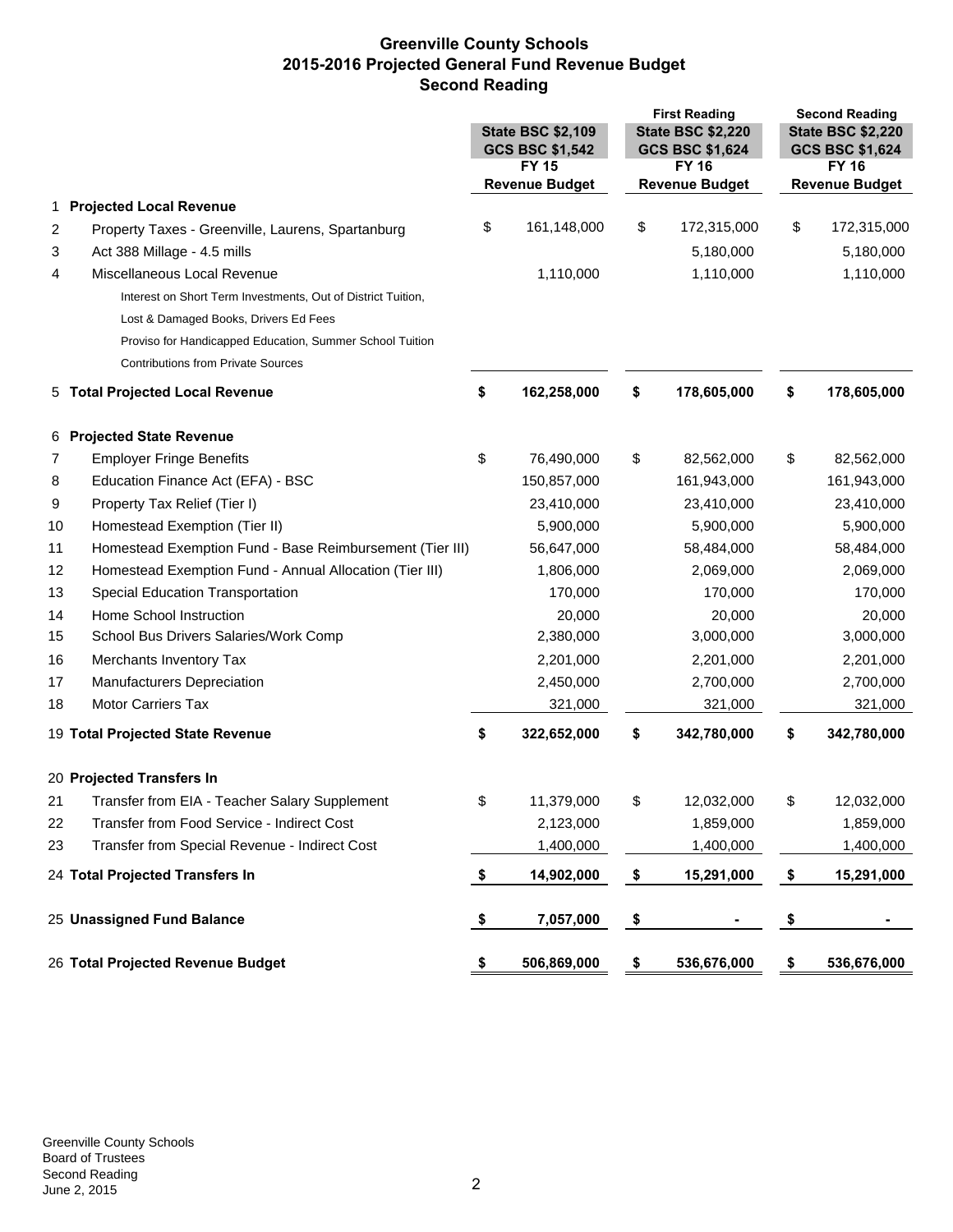### **Greenville County Schools 2015-2016 Projected General Fund Revenue Budget Second Reading**

# **Property Tax and Millage Information**

The House and Senate approved the FY 16 Education Finance Act Base Student Cost allocation of \$2,220. We do not expect any material change in State revenue.

The FY 16 General Fund Revenue and Expenditure Budgets are balanced and include a millage increase, as specified by Act 388. The Administration is not recommending assigning a portion of the General Fund unassigned fund balance as a funding source.

# **Property Taxes** *pg 2, line 2* **\$ 172,315,000**

As discussed during the recent First Reading, we have seen growth in the assessed values of property for the past three years (2013 - 2015), and growth in the mill value for two years (FY 13 & FY 14). Property taxes include all taxable property in the confines of Greenville County Schools including portions of Laurens and Spartanburg counties. We monitor property tax revenue and the property categories generating this revenue on a continuous basis. Based on our most recently updated information, we are now seeing a three year sustained growth in the value of a mill and the projected mill value for FY 16 reflects a 2.1% increase.

# **Act 388 Millage** *pg 2, line 3* **\$ 5,180,000**

# The annual millage rate calculated by the State Revenue and Fiscal Affairs Office to address growth and inflation is based on the average of the twelve monthly consumer price indices for the last calendar year and the population growth of Greenville County for the same period.

Per ACT 388, the annual millage rate increase provided for and calculated by the State to meet growth and inflation for FY 16 is 4.5 mills. In addition, State law provides school boards the authority to levy millage not used in the three preceding years. This means any operational millage increase allowed for FY 14 and FY 15 that was not levied may be used in FY 16. The total millage available is 10.3 (1.9 from FY 14, 3.9 from FY 15 and 4.5 for FY 16).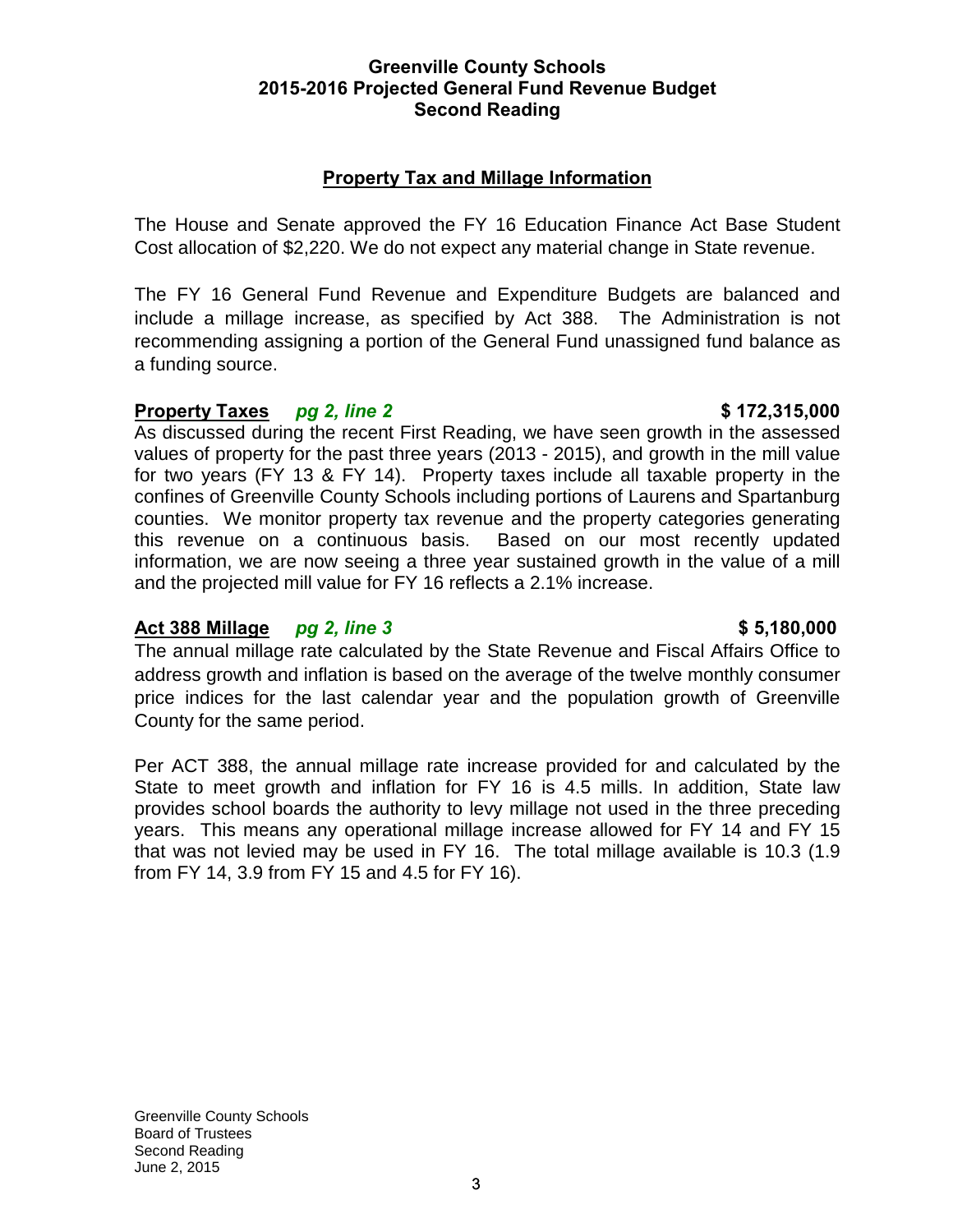# **Greenville County Schools 2015-2016 Projected General Fund Revenue Budget Second Reading**

| Act 388 Millage | Available | Used         | <b>Cumulative Allowable</b> |
|-----------------|-----------|--------------|-----------------------------|
| <b>FY 10</b>    | 7.2 mills | 0.0 mills    | 7.2                         |
| <b>FY 11</b>    | 2.2 mills | 2.2 mills    | 7.2                         |
| <b>FY 12</b>    | 3.6 mills | 4.7 mills    | 6.1                         |
| <b>FY 13</b>    | 5.8 mills | 6.1 mills    | 5.8                         |
| <b>FY 14</b>    | 4.9 mills | 3.9 mills    | 6.8                         |
| <b>FY 15</b>    | 3.9 mills | 4.9 mills    | 5.8                         |
| <b>FY 16</b>    | 4.5 mills | 4.5 proposed | 10.3                        |
|                 |           |              |                             |

The Act 388 millage formula provided for a millage increase of 5.8 mills for FY 13, but these mills were not used in FY 13. The formula provided for a millage increase of 4.9 mills in FY 14 and 3.9 mills were levied (using 3.9 mills from the 5.8 mills not used in FY 13) leaving an available 1.9 mills from FY 13 and 4.9 mills from FY 14. The formula provided for a millage increase of 3.9 mills in FY 15 and 4.9 mills were levied (using the last 1.9 mills from FY 13 and 3.0 mills from FY 14) leaving an available 1.9 mills from FY 14 and 3.9 mills from FY 15.

The Board has for FY 16 the authority, to meet the needs of growth and inflation as provided by State law, to levy a total of 10.3 mills.

To meet the demands of growth and inflation as provided for and calculated by the State, the Administration is proposing an operational millage increase of 4.5 mills for FY 16. This increase will use 1.9 mills from FY 14 and 2.6 mills from FY 15 millage.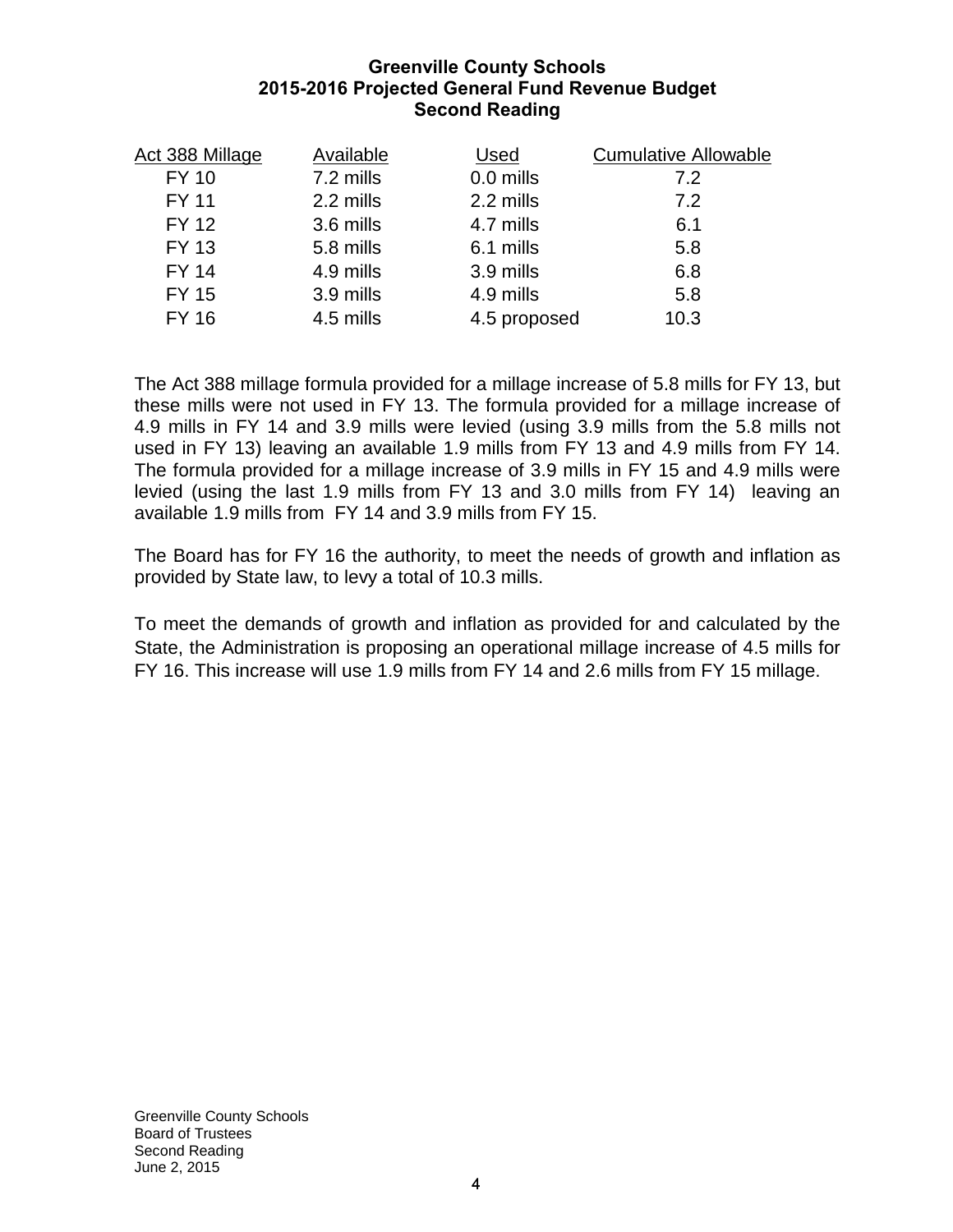# **Greenville County Schools 2015-2016 Proposed General Fund Expenditure Budget**

|                | <b>Second Reading</b>                                                                                                                         | <b>First Reading</b><br>FY 16<br>Proposed<br><b>Expenditure</b><br><b>Budget</b> |             |                                                 | <b>Second Reading</b><br>FY 16 |                   |  |
|----------------|-----------------------------------------------------------------------------------------------------------------------------------------------|----------------------------------------------------------------------------------|-------------|-------------------------------------------------|--------------------------------|-------------------|--|
|                |                                                                                                                                               |                                                                                  |             | Proposed<br><b>Expenditure</b><br><b>Budget</b> |                                | Reference<br>Page |  |
| 1              | <b>Budgeted Expenditures for FY 15</b>                                                                                                        | \$                                                                               | 506,869,000 | \$                                              | 506,869,000                    |                   |  |
|                | <b>State Mandated Expenditures for FY 16</b>                                                                                                  |                                                                                  |             |                                                 |                                |                   |  |
|                | Goal 1: Raise the Academic Challenge and Performance of Each Student                                                                          |                                                                                  |             |                                                 |                                |                   |  |
| $\overline{2}$ | Teachers for English Language Learners (move from Lottery Funding)                                                                            | \$                                                                               | 2,015,000   | $\frac{1}{2}$                                   | 2,015,000 A                    | 6                 |  |
| 3              | Special Education Teachers (9.0 FTE)                                                                                                          |                                                                                  | 600,000     |                                                 | 600,000                        | 6                 |  |
|                | <b>Goal 2: Ensure Quality Personnel in All Positions</b>                                                                                      |                                                                                  |             |                                                 |                                |                   |  |
| 4              | <b>Teacher Salary Steps</b>                                                                                                                   |                                                                                  | 4,420,000   |                                                 | 4,420,000                      | 6                 |  |
| 5              | <b>Teacher Certificate Upgrades</b>                                                                                                           |                                                                                  | 700,000     |                                                 | 700,000                        | 6                 |  |
| 6              | State Health Employer Insurance Increase of 3.9% (Effective Jan. 1, 2015)                                                                     |                                                                                  | 630,000     |                                                 | 630,000                        | 7                 |  |
| $\overline{7}$ | State Health Employer Insurance Increase of 4.5% (Effective Jan. 1, 2016)                                                                     |                                                                                  | 1,088,000   |                                                 | 1,088,000                      | $\overline{7}$    |  |
| 8              | State Retirement Employer Rate Increase (Effective July 1, 2015)                                                                              |                                                                                  | 1,235,000   |                                                 | 1,235,000                      | $\overline{7}$    |  |
|                | <b>Goal 4: Effectively Manage and Further Develop Financial Resources</b>                                                                     |                                                                                  |             |                                                 |                                |                   |  |
| 9              | Payments to Charter Schools                                                                                                                   |                                                                                  | 1,265,000   |                                                 | 1,265,000                      | $\overline{7}$    |  |
| 10             | Brashier Middle College Charter High School (increase enrollment from 420 to 440)                                                             |                                                                                  | 127,000     |                                                 | 127,000                        | $\overline{7}$    |  |
| 11             | Total State Mandated Expenditures for FY 16                                                                                                   | \$                                                                               | 12,080,000  | \$                                              | 12,080,000                     |                   |  |
|                |                                                                                                                                               |                                                                                  |             |                                                 |                                |                   |  |
|                | <b>Local Required Expenditures for FY 16</b>                                                                                                  |                                                                                  |             |                                                 |                                |                   |  |
| 12             | Goal 1: Raise the Academic Challenge and Performance of Each Student<br>Increases Associated with Student Growth                              | \$                                                                               | 2,000,000   | \$                                              | 2,000,000                      | $\overline{7}$    |  |
| 13             |                                                                                                                                               |                                                                                  | 742,000     |                                                 | 742,000                        | 8                 |  |
| 14             | Teachers for English Language Learners - 115:1 ratio (11.5 FTE)<br>Restore .5 as Baseline Allocation to All Schools for Academic Improvements |                                                                                  | 3,870,000   |                                                 | 3,870,000                      | 8                 |  |
| 15             | <b>Discovery Education</b>                                                                                                                    |                                                                                  | 159,000     |                                                 | 159,000                        | 9                 |  |
| 16             | Instructional Supplies for Roper Mountain Science Center                                                                                      |                                                                                  | 5,000       |                                                 | 5,000                          | 9                 |  |
|                | <b>Goal 2: Ensure Quality Personnel in All Positions</b>                                                                                      |                                                                                  |             |                                                 |                                |                   |  |
| 17             | Teacher Salary Steps (recover frozen step)                                                                                                    |                                                                                  | 3,990,000   |                                                 | 3,990,000                      | 9                 |  |
| 18             | Increase in Local Portion of the Teacher Salary Schedule                                                                                      |                                                                                  | 1,191,000   |                                                 | 1,191,000                      | 9                 |  |
| 19             | Salary Increase for Support Personnel                                                                                                         |                                                                                  | 3,780,000   |                                                 | 3,780,000                      | 10                |  |
| 20             | School Nurse Salary Step and Grade Adjustment                                                                                                 |                                                                                  | 265,000     |                                                 | 265,000                        | 10                |  |
| 21             | Modification to Bus Driver Salary Schedule                                                                                                    |                                                                                  | 596,000     |                                                 | 596,000                        | 11                |  |
| 22             | <b>Assistant Band Directors Supplement</b>                                                                                                    |                                                                                  | 135,000     |                                                 | 135,000                        | 11                |  |
| 23             | <b>Athletic Supplements</b>                                                                                                                   |                                                                                  | 352,000     |                                                 | 352,000                        | 12                |  |
| 24             | Employee Assistance Program                                                                                                                   |                                                                                  | 123,000     |                                                 | 123,000                        | 12                |  |
| 25             | Evaluation Specialist (1.0 FTE)                                                                                                               |                                                                                  | 92,000      |                                                 | 92,000                         | 13                |  |
| 26             | Applicant Tracking System Specialist (1.0 FTE)                                                                                                |                                                                                  | 69,000      |                                                 | 69,000                         | 13                |  |
| 27             | Audio Visual Security Maintenance Technician (1.0 FTE)                                                                                        |                                                                                  | 65,000      |                                                 | 65,000                         | 13                |  |
| 28             | Preventative Maintenance Technicians (2.0 FTE)                                                                                                |                                                                                  | 126,000     |                                                 | 126,000                        | 13                |  |
| 29             | Chiller Technician (1.0 FTE)                                                                                                                  |                                                                                  | 75,000      |                                                 | 75,000                         | 14                |  |
| 30             | ETS Information Security Support Specialist (1.0 FTE)                                                                                         |                                                                                  | 98,000      |                                                 | 98,000                         | 14                |  |
| 31             | ETS Field Support Personnel (5.0 FTE)                                                                                                         |                                                                                  | 279,000     |                                                 | 279,000                        | 14                |  |
|                | Goal 3: Provide a school environment supportive of learning                                                                                   |                                                                                  |             |                                                 |                                |                   |  |
| 32             | Athletic Fields and Grounds Maintenance                                                                                                       |                                                                                  | 215,000     |                                                 | 215,000                        | 15                |  |
| 33             | Total Local Required Expenditures for FY 16                                                                                                   | \$                                                                               | 18,227,000  | \$                                              | 18,227,000                     |                   |  |
|                |                                                                                                                                               |                                                                                  |             |                                                 |                                |                   |  |
|                | <b>Reduction of Expenditures for FY 16</b>                                                                                                    |                                                                                  |             |                                                 |                                |                   |  |
|                | <b>Goal 4: Effectively Manage and Further Develop Financial Resources</b>                                                                     |                                                                                  |             |                                                 |                                |                   |  |
| 34             | Affordable Care Act (Health Care Reform)                                                                                                      | \$                                                                               | (250,000)   | \$                                              | (250,000)                      | 15                |  |
| 35             | Transfer Portion of Fringe Benefit Expenditures to Food Service Fund                                                                          |                                                                                  | (250,000)   |                                                 | (250,000)                      | 15                |  |
| 36             | Total Reduction of Expenditures for FY 16                                                                                                     | \$                                                                               | (500, 000)  | \$                                              | (500, 000)                     |                   |  |
| 37             | Total Proposed Budgeted Expenditures for FY 16                                                                                                | \$                                                                               | 536,676,000 | \$                                              | 536,676,000                    |                   |  |
|                | A: State moved revenue from Lottery to fund increase in EFA BSC                                                                               |                                                                                  |             |                                                 |                                |                   |  |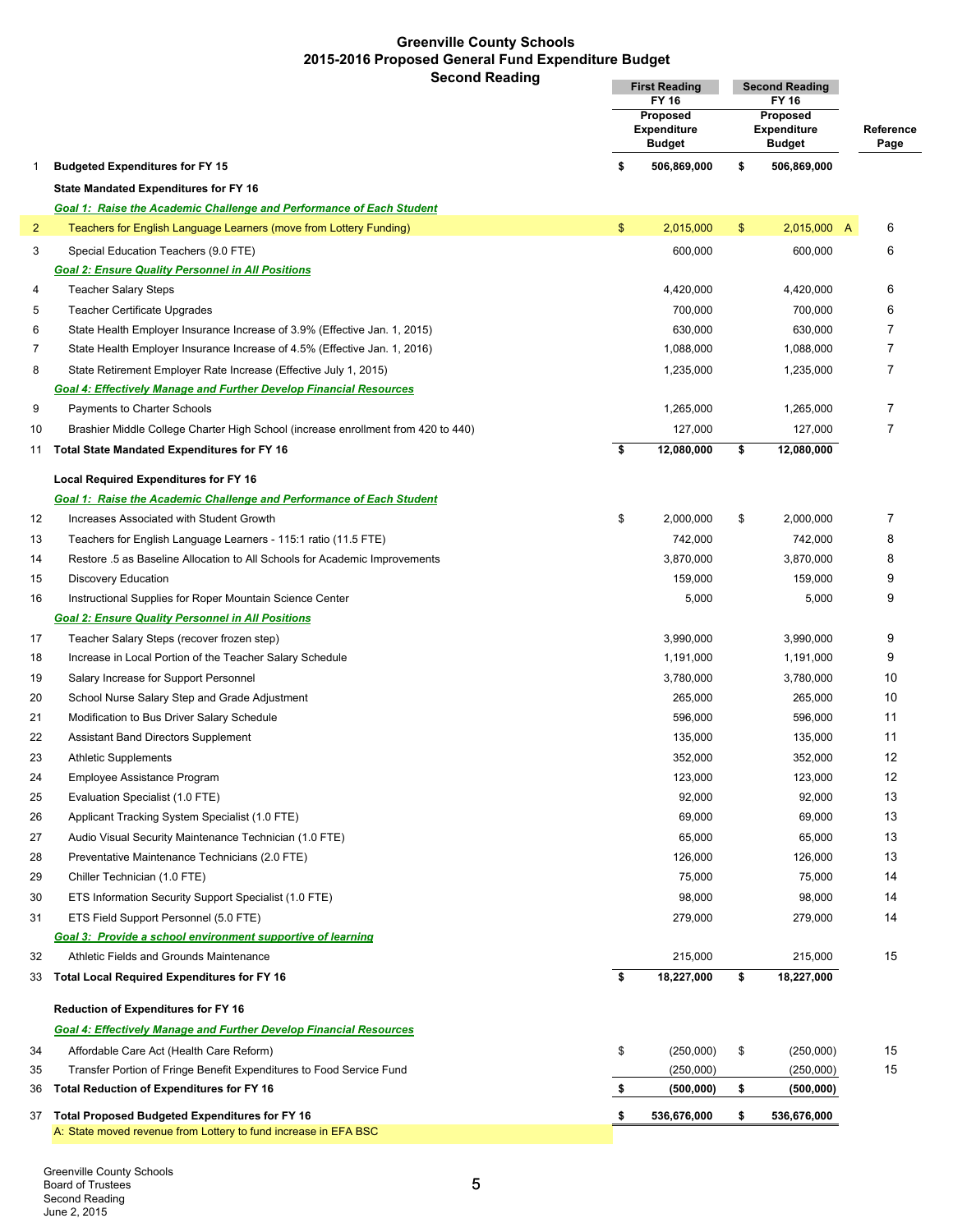# **State Mandates and Local Required Expenditures**

**State mandates** are: 1) Legal requirements resulting from legislative acts which impose an enforceable duty, a new program, or demand an increased level of service in an existing program or 2) Mandates from the State Department of Education.

**Local required expenditures** refer to the services and support that facilitate the attainment and sustainability of our Education Plan goals.

# **State Mandates**

# **Goal 1: Raise the Academic Challenge and Performance of Each Student**

**Teachers for English Language Learners** *pg 5, line 2* **\$ 2,015,000**  The current FY 16 State budget has eliminated two Lottery Special Revenue funds, K-5 Enhancement and 6-8 Enhancement, to partially fund an increase in the FY 16 EFA base student cost. This moves teachers currently funded in a Special Revenue Lottery Fund into the General Fund.

### **Special Education Teachers** *pg 5, line 3* **600,000 \$ 600,000**

IDEA revenue has declined over the past several years, resulting in the need for Special Education teachers to be moved from IDEA funds to the General Fund. This budget moves 9.0 FTE speech teachers currently funded in IDEA to the General Fund, allowing us to continue to provide services to our students and retain high-quality speech language therapists.

# **Goal 2: Ensure Quality Personnel in All Positions**

# **Teacher Salary Steps** *pg 5, line 4* **\$ 4,420,000**

This is the State mandated increase. Implementing a teacher salary step for FY 16 would allow Greenville County Schools to remain competitive in recruitment and retention of quality teachers

# **Teacher Certificate Upgrades** *pg 5, line 5* **\$ 700,000**

This budget reflects pay increases for teachers upgrading current certificates to reflect higher education levels. Teachers are both required and encouraged to pursue additional training. When that training results in the attainment of an additional degree or certificate upgrade, a commensurate pay increase is mandated.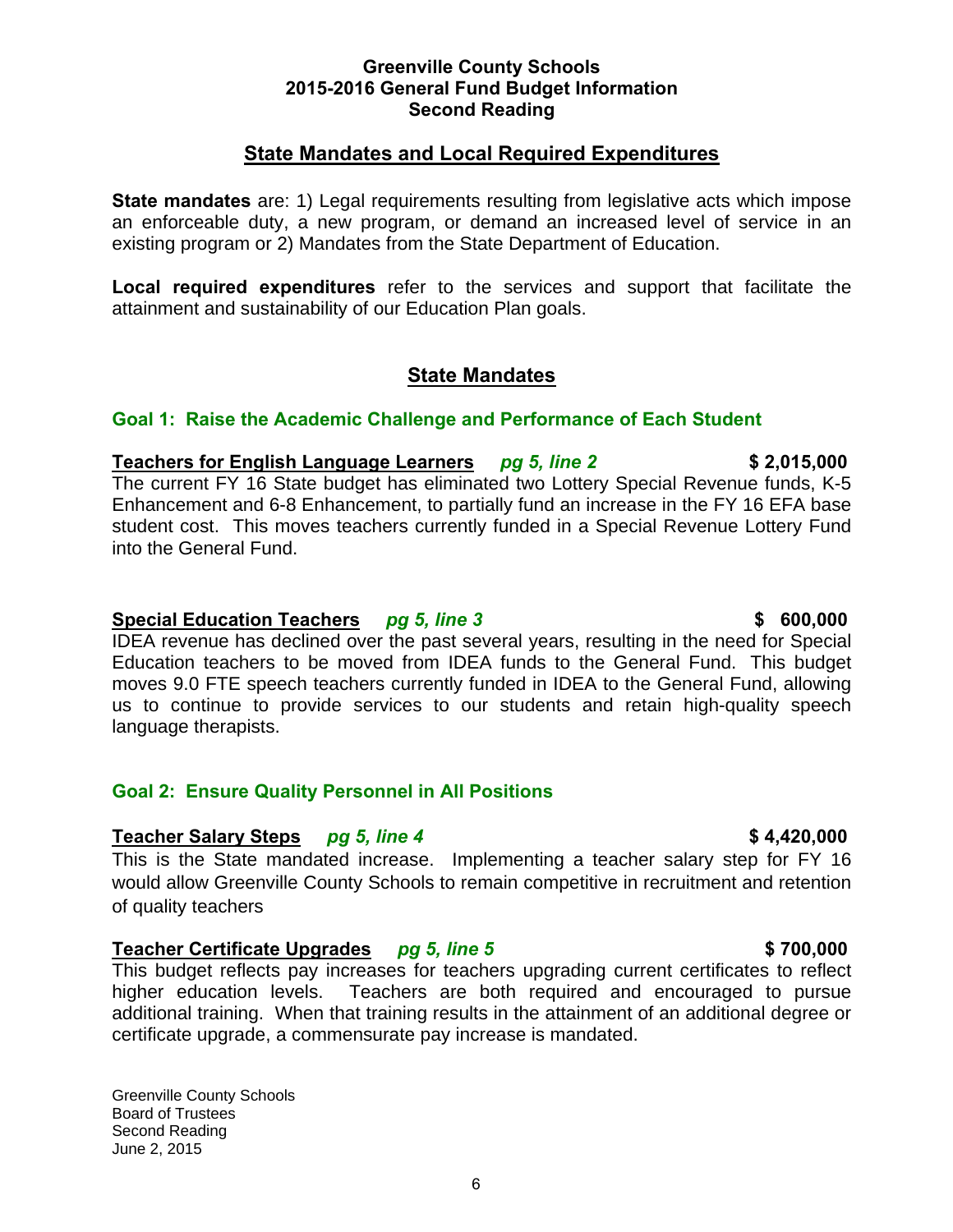# 7

**Greenville County Schools 2015-2016 General Fund Budget Information Second Reading** 

(State Mandates – continued)

**State Health (Employer) Insurance Increase** *pg 5, line 6* **\$ 630,000**  On January 1, 2015, a 3.9% increase in the State Health insurance premiums went into effect. This increase funds the additional cost for FY 16 (July through December).

**State Health (Employer) Insurance Increase** *pg 5, line 7* **\$ 1,088,000** On January 1, 2016, an estimated 4.5% increase in the State Health insurance premiums will go into effect. This increase funds the FY 16 cost (January through June). The second half of 2016 calendar year will be funded in FY 17 General Fund budget.

**State Retirement (Employer) Rate Increase** *pg 5, line 8* **\$ 1,235,000**  This budget reflects an increase in the total South Carolina Retirement System employer contribution rate from 10.75% to 10.91% and an increase in the insurance surcharge. This rate increase is effective July 1, 2015.

# **Goal 4: Effectively Manage and Further Develop Financial Resources**

# **Payments to Charter Schools** *pg 5, line 9* **\$1,265,000**

The General Fund allocation to charter schools is determined per the formula as specified in State Law Section 59-40-140. The application of this formula combined with the projected increase in charter school students requires an increase of \$1,265,000 in the charter school allocation budget.

**Brashier Middle College Charter High School** *pg 5, line 10* **\$ 127,000**  Brashier Middle College Charter High School has requested a revision to the current charter allowing an additional 20 students to enroll. This will raise their maximum enrollment from 420 students to 440 students. This amount is calculated per State formula. There is no material expenditure reduction in any category to offset this increase.

# **Local Requirements**

# **Goal 1: Raise the Academic Challenge and Performance of Each Student**

**Increases Associated with Student Growth** *pg 5, line 12* **\$ 2,000,000**  This budget will fund additional teachers, school support staff, and other budgetary needs associated with these additional students. Planning and Demographics currently projects an increase of 550 students for FY 16.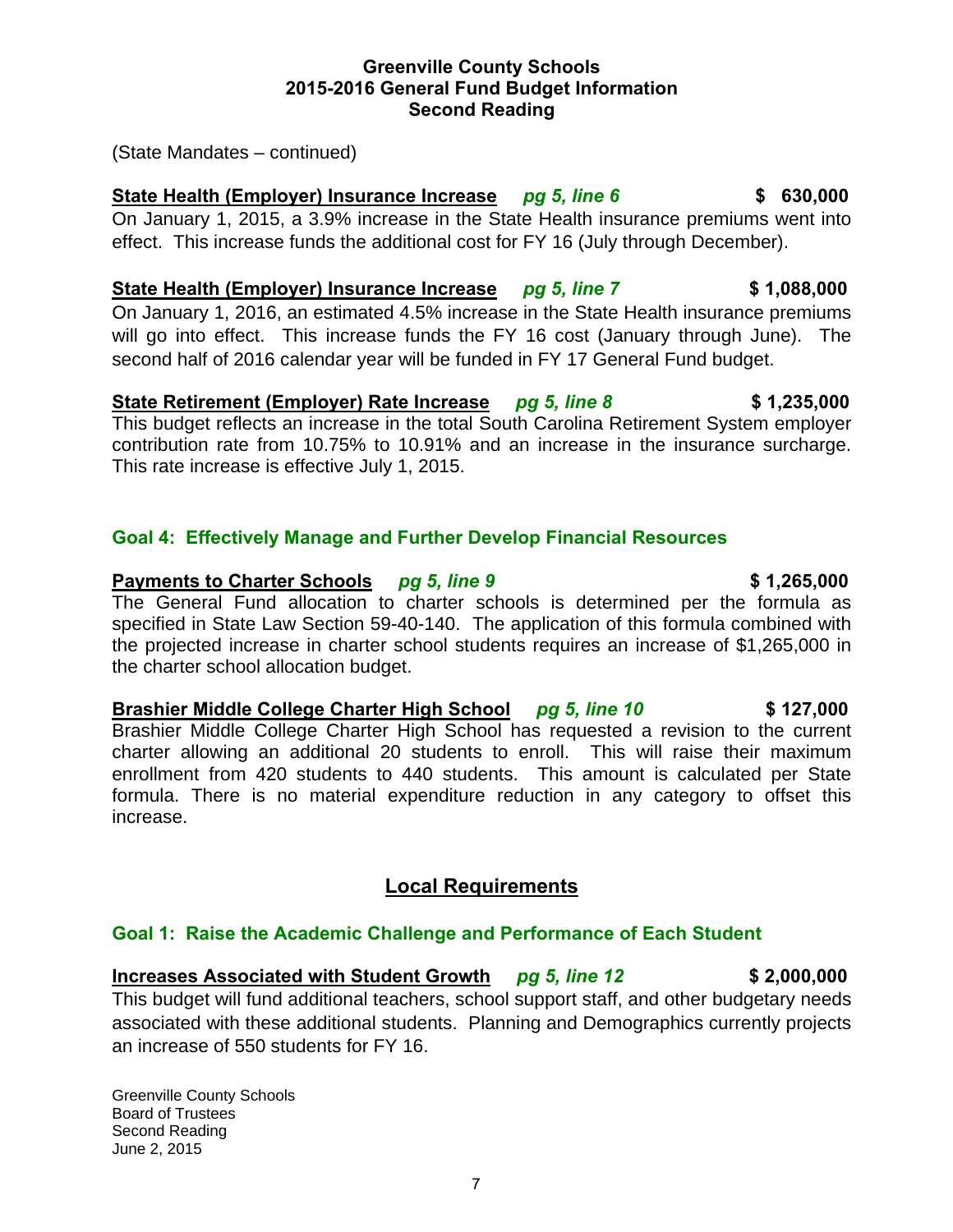(Local Requirements – continued)

# **Teachers for English Language Learners** *pg 5, line 13* **\$ 742,000**

The District is committed to ensuring that English language learners (ELL) are afforded high-quality instructional support to ensure they are prepared for the rigorous placement and achievement tests they are required to take. To reduce Greenville's current average ratio of 138:1, a two-year plan to increase ELL teachers has been developed. Greenville currently has the largest ELL student population in SC but is not comparable with other districts' student ratios. Districts with the second, third and fourth largest ELL student populations in SC have ratios of 60:1, 75:1, and 110:1 respectively. The addition of the requested 11.5 positions will reduce the current ratio to 115:1. This recommendation is a first step to reducing the ratio, which will allow our teachers to better meet the complex needs of our ELL students. An additional 10.5 FTEs, with a projected cost of \$677,000 (based on the current ELL students), would be required to allow the District to achieve a ratio of 100:1.

# **Baseline Allocation for Academic Improvements (Site Based Allocation) \$ 3,870,000**  *pg 5, line 14*

This item provides for the restoration of the .5 reduction in the pupil-teacher ratio as a baseline allocation with site based discretion targeted to the enhancement of the instructional program. Simply applying the 0.5 to the FY 16 projected enrollment would add allocations to only 46 schools, while allocating as shown below will ensure benefits to all 84 schools. Based on their professional expertise, an overwhelming consensus of principals have indicated their strong support for returning this allocation with flexibility to address their schools' unique needs in the most effective manner. Providing flexibility in the use of this funding will allow the principal, with the support and approval of his or her Assistant Superintendent, to provide tangible supports for students. Principals have indicated the following uses for this allocation: the purchase of engineering equipment for Project Lead the Way, software such as Adobe Creative Cloud, or textbooks for dual credit courses; the hiring of personnel to provide Credit Recovery options during the day or instructional support before or after school; the expansion of high school credit courses at the middle school level or dual credit courses at high schools; or the option to provide transportation for after-hours support programs or summer transition camps for rising  $6<sup>th</sup>$ graders,  $1<sup>st</sup>$  graders, or  $9<sup>th</sup>$  graders.

| <b>School</b><br><b>Enrollment</b><br>Range | <b>Elementary</b> | <b>Middle</b> | <b>High</b>    | <b>Total</b>   | <b>FTE Per</b><br><b>School</b> |
|---------------------------------------------|-------------------|---------------|----------------|----------------|---------------------------------|
| $0 - 750$                                   | 28                |               |                | 36             | 0.5                             |
| 751-1000                                    | 21                | 9             |                | 31             | 0.75                            |
| 1001-1500                                   | $\overline{2}$    | 3             | 6              | 11             | 1.0                             |
| 1501-2000                                   | 0                 | 0             | 4              | $\overline{4}$ | 1.25                            |
| $2000+$                                     | 0                 | 0             | $\overline{2}$ | $\overline{2}$ | 1.75                            |
| <b>Total</b>                                | 51                | 19            | 14             | 84             |                                 |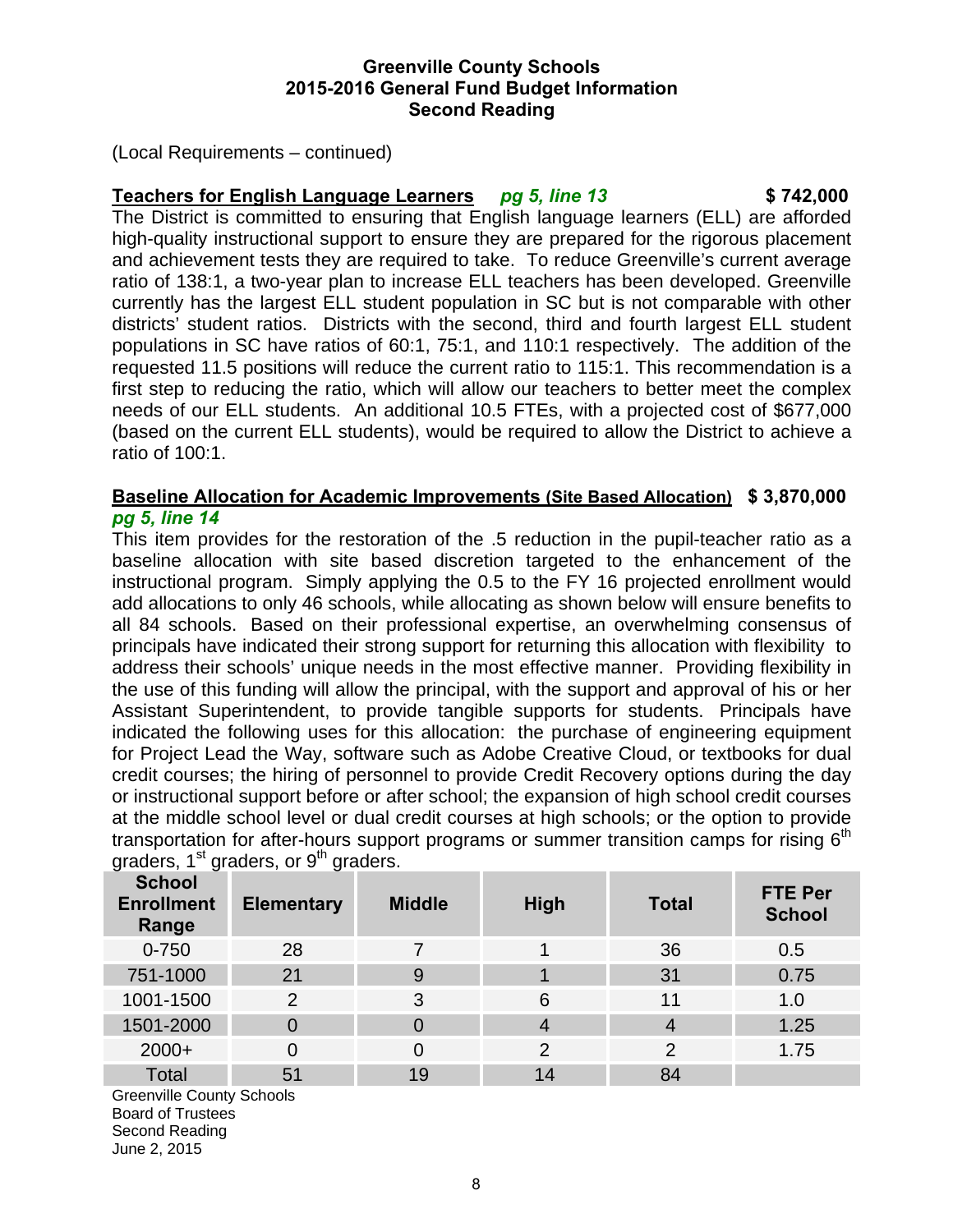(Local Requirements – continued)

# **Discovery Education** *pg 5, line 15 pg 159,000* **\$ 159,000**

Over the last 10 years, the state of South Carolina maintained a contract with Discovery Education Streamline Video. District teachers depend on this resource, and they have created countless lesson plans, activities, assessments and other instructional resources in the Discovery Education system. Effective August, 2014, the state did not renew the contract. With the District's purchase of a subscription, teachers can access the content they have dedicated the time to build, including those that are tied to our curriculum in Rubicon Atlas.

#### **Instructional Supplies for Roper Mountain Science Center \$ 5,000**  *pg 5, line 16*

To support the Center's initiatives providing more, improved, hands-on, inquiry-based learning labs, additional supplies will be required. This budget will fund additional supplies for expanding hands-on STEM learning labs and materials for hands-on elementary and middle school offerings.

# **Goal 2: Ensure Quality Personnel in All Positions**

# **Teacher Salary Steps (recover frozen steps)** *pg 5, line 17* **\$ 3,990,000**

This budget recovers the step for those teachers who were affected by the freezing of a step in FY 11 and who are currently paid one step lower than what would show on their certificate. In line with Goal 2, this increase will ensure our teacher salaries remain in the top 25 for South Carolina school districts and that the average remains above the southeastern average teacher salary. Single teacher steps range in percentage from .92% to 2.96%. Our experienced teachers are, on average, earning **\$1,261** less than they would in surrounding districts.

# **Increase in Local Portion of the Teacher Salary Schedule \$ 1,191,000**

#### *pg 5, line 18*

This budgeted amount is the projected cost to increase the local portion of some of the steps on the teacher salary schedule to ensure **all** teachers receive at least a 3% increase with step movement. This also creates new steps 27 and 28 so teachers currently on the highest step also receive at least a 3% total increase.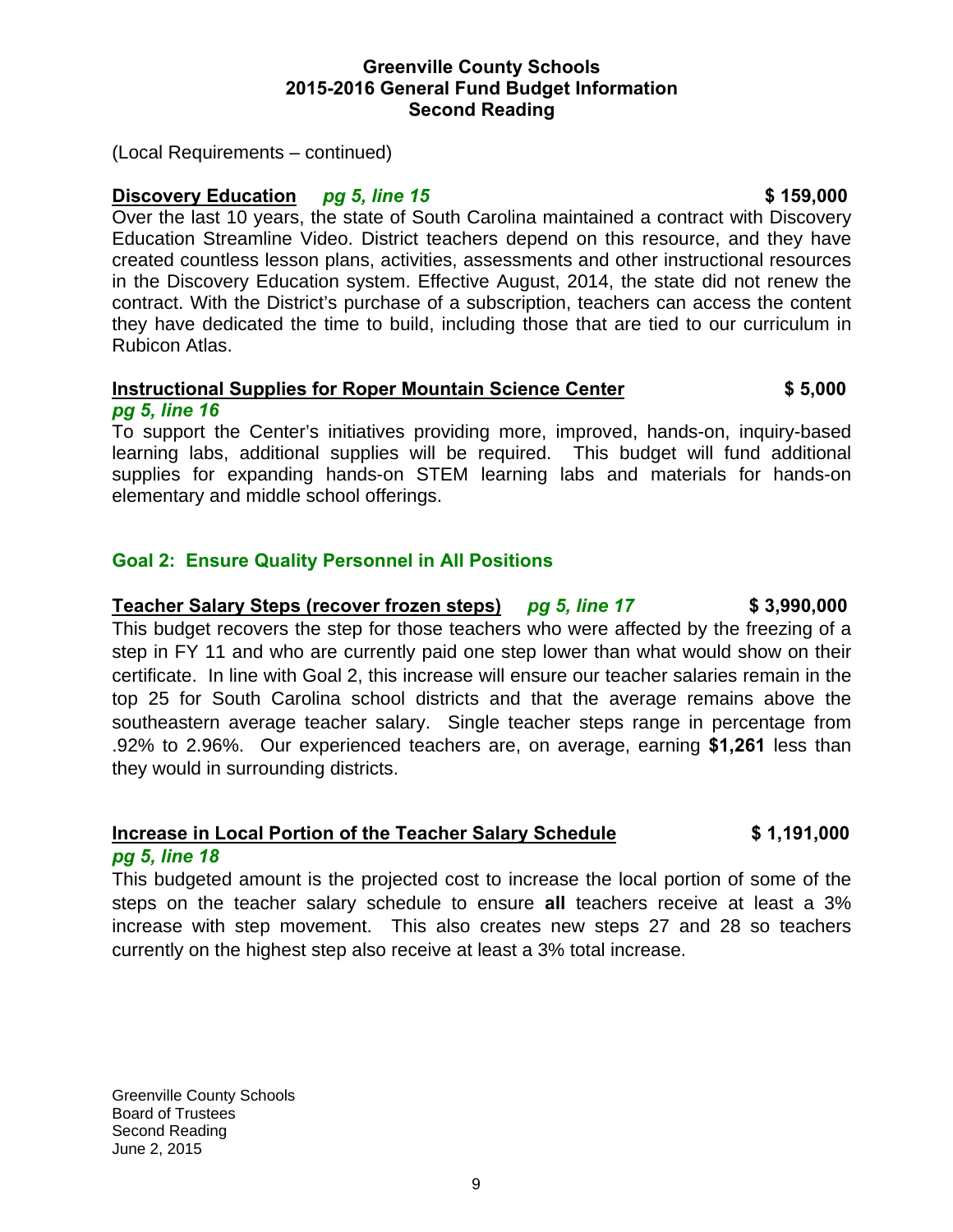(Local Requirements – continued)

# **Salary Increase for Support Personnel (Minimum 3%) \$ 3,780,000**

### *pg 5, line 19*

This line reflects the cost of providing all other employees (those not on teacher salary scale) with a raise of at least 3%. Under this budget item, each eligible support employee will receive a step for the first time since 2013; all others will receive a 3% increase. In situations where the difference between steps is less than 3%, the next step will be adjusted to reflect a total increase of 3%. Since the average value of two teacher steps is 3.8%, this provides all employees with a reasonably equitable raise. It also recognizes that, when considering inflation and required increases to the state retirement fund, these salaries remain 3.86% behind actual cost of living increases since FY 09. This adjustment continues the District's goal of ensuring quality personnel in all positions and reaffirms throughout all levels of the organization the importance of all employees to the instructional program, and their roles in the District's Excellent Rating on the State Report Card.

The District's hourly support salary schedule currently has steps one through nine and is collapsing into five steps by removing steps one through four, because we are unable to fill vacancies at these lower rates. This is similar to the restructuring of the bus driver salary schedule.

**School Nurse Salary Step and Grade Adjustment** *pg 5, line 20* **\$ 265,000**  This budget item is the projected cost to adjust school nurse salaries to a recommended step and grade based on professional certification and experience. The District is experiencing increased difficulty retaining qualified nurses due to lack of competitive salaries. In FY 14, there were 18 resignations. To date in FY 15, there have been 22 nurse resignations, which is approximately one-fifth of the total number of nurses employed. Our current salary does not allow us to retain our nurses or to build an adequate applicant pool for our vacant positions.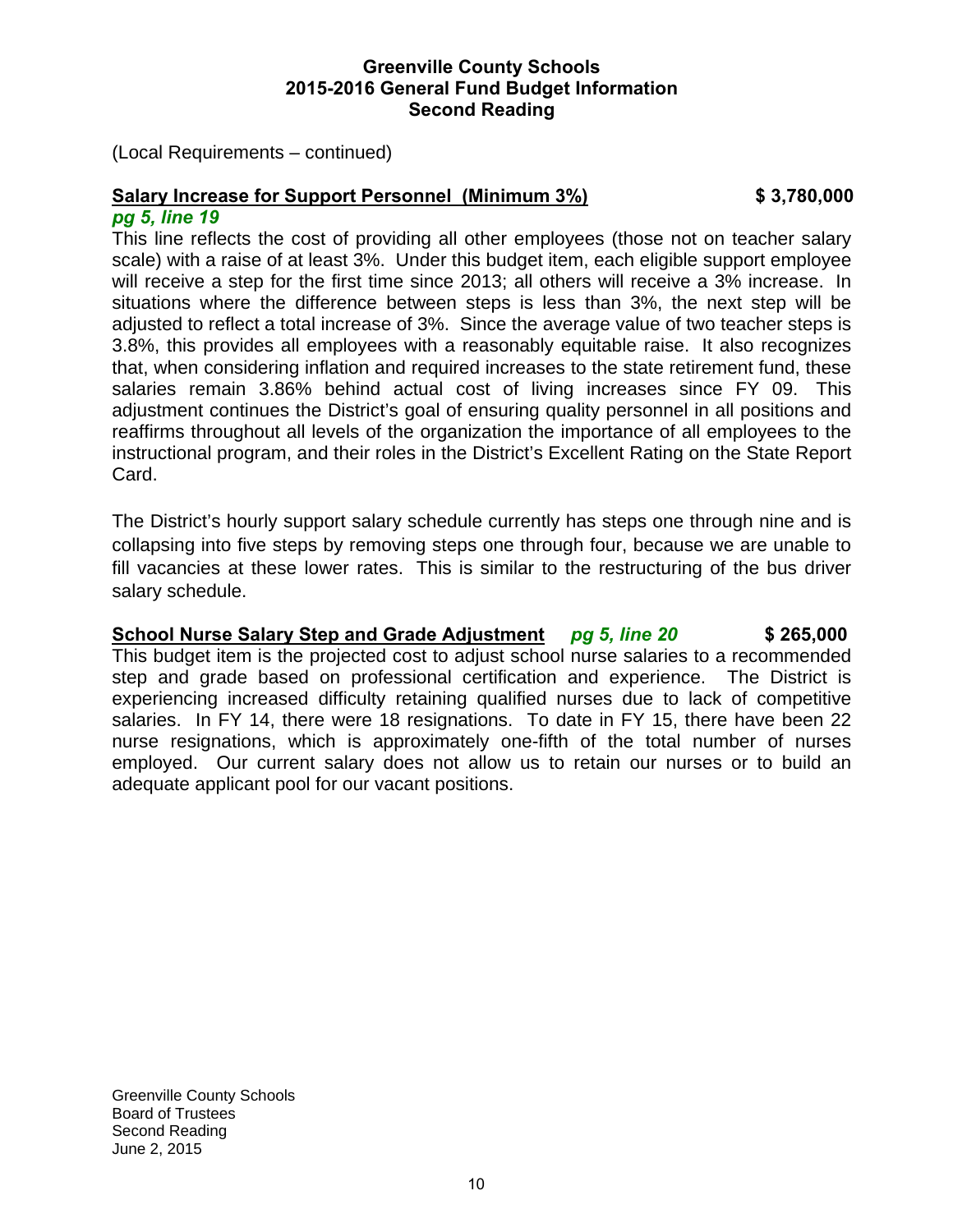(Local Requirements – continued)

# **Modification to Bus Driver Salary Schedule** *pg 5, line 21* **\$ 596,000**

This budget item is the projected cost to revise the Bus Driver Salary Schedule with the goal of attracting and retaining drivers. The District has had increased success filling assigned bus routes but still needs additional substitute drivers to ensure all routes have an assigned driver every day. In addition to our monthly job fairs, we communicate our needs for bus drivers by advertising online (Facebook, GCS website) and advertising at local universities/technical colleges, golf courses, community centers, apartment complexes and at Roper Mountain Science Center. School buses are in local Christmas parades and at local "touch a truck" events. Mailings are sent to local churches. We also partner with Goodwill Job Centers to advertise openings. Despite our best efforts, we still do not have a full driver staff. A new schedule is proposed that increases the beginning hourly rate, reduces the number of experience steps from five to four, and ensures that steps are more appropriate to drivers' years of service and helps retain experienced drivers. Our long term plan is to implement a three-step schedule which we will recommend phasing in over the next several years.

# **Assistant Band Directors Supplement** *pg 5, line 22* **\$ 135,000**

Greenville County does not currently provide supplements for assistant high school band directors. To ensure adequate supervision of students and enhanced quality of band programs, the District proposes the establishment of supplements for assistant band directors. Currently our band program ratio of students to directors ranges from 47:1 to 170:1. In comparison to districts similar in size, others located in geographic proximity to Greenville, and those who historically perform at a high level in band, most provide funding for assistant directors at the high school level. Adding assistant director supplements will provide additional teaching staff to assist programs with meeting expectations found in Greenville County's Fine Arts Frameworks for Excellence; thus, strengthening our band programs. Additionally, adding supplements for assistant band directors will establish a ratio of 50:1 at each high school, therefore providing for expanded and more effective supervision of students.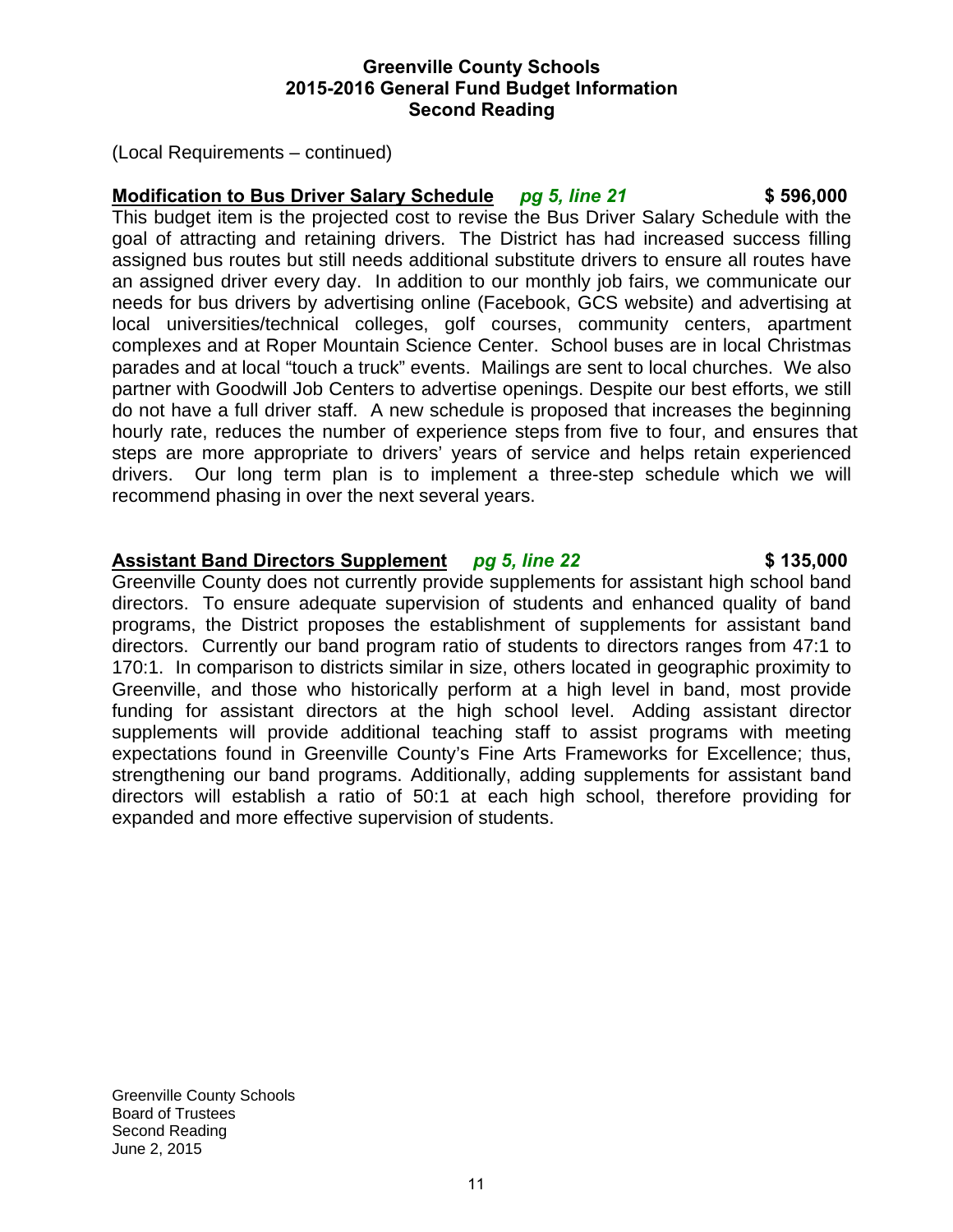(Local Requirements – continued)

# **Athletic Supplements** *pg 5, line 23* **\$ 352,000**

This budget item includes additional supplements for football, baseball and softball assistant coach supplements and extended duty pay for coaches when teams qualify for and participate in post-season play. The average number of football supplements in similar districts is 15.8 supplements, compared to our maximum of 8 football supplements per school. Currently, schools rely on volunteers and supplements funded with locally raised monies to provide some additional supervision for our students, but are still well below programs in similar districts. We have a similar scenario in baseball and softball, where we are relying on volunteers and fundraising to provide some additional coaching and supervision. Reliance on local fundraising creates inequity among schools. Adding supplements that are calculated by number of teams and number of players, provides proper supervision of athletes, increases quality of coaching, enhances safety, and reduces the risk of liability, injury and inadequate instruction. Extending supplement pay when coaches lead their team into playoffs provides pay for significant additional coaching time. This will add and more equitably compensate our coaches and help us to retain our most effective and successful coaches. This is year one of a three-year plan to adjust all athletic and non-athletic supplements so we are comparable with similar districts.

# **Employee Assistance Program** *pg 5, line 24* **\$ 123,000**

An Employee Assistance Program (EAP) is an employer-sponsored service designed to provide support for employees experiencing individual or family problems. EAP services supplement or provide benefits not available through the State Health Plan. EAP programs help employees address their personal issues to enable them to remain actively at work. An EAP is an effective way to protect a valuable investment in human resources and to prevent potential performance problems through early intervention.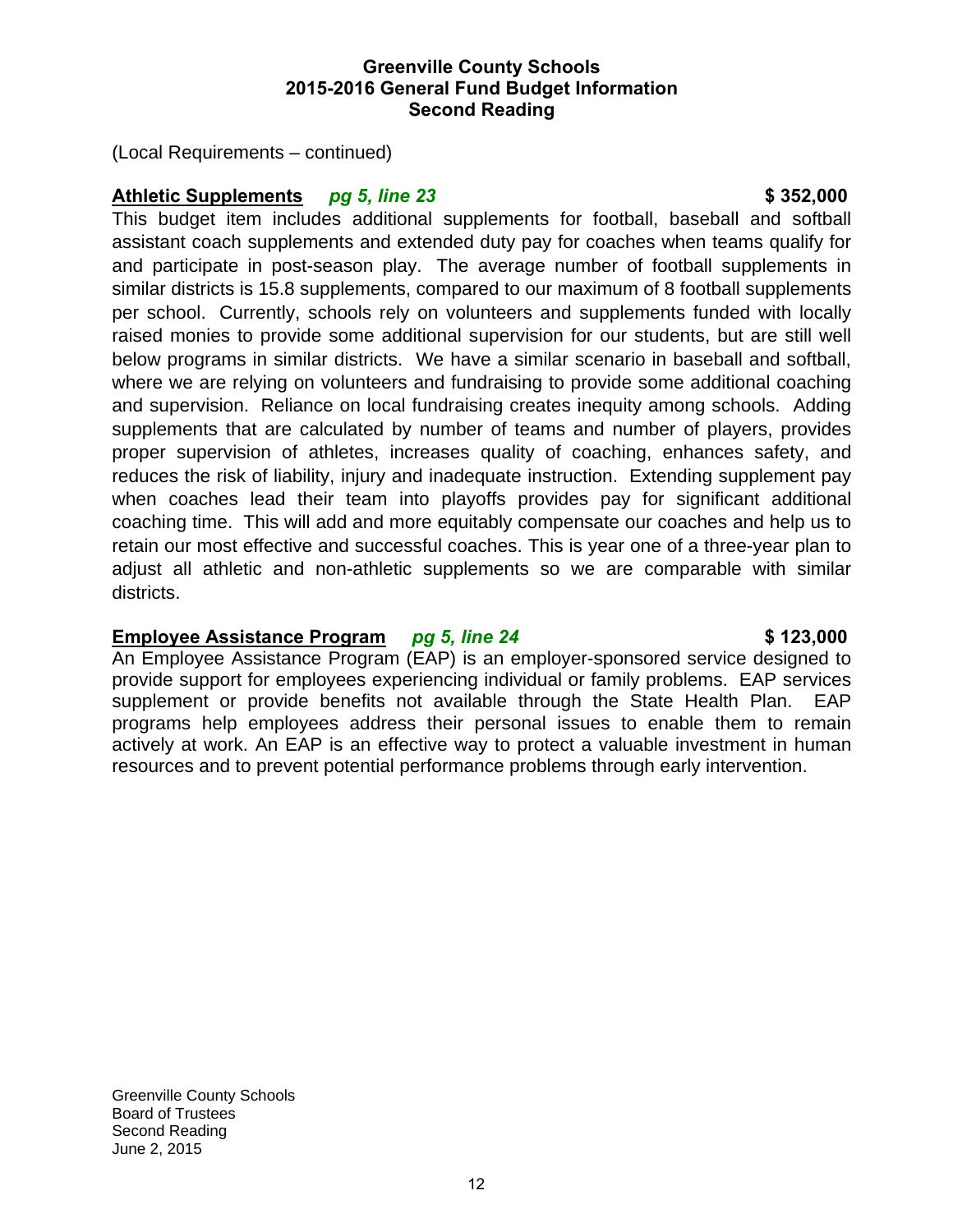(Local Requirements – continued)

# **Evaluation Specialist** *pg 5, line 25 pg 1.000 <b>\$ 92,000 \$ 92,000*

As the District continues to develop innovative programs, the responsibility to evaluate effectiveness increases. Adding this 1.0 FTE position would allow for the expansion of the District's capacity to conduct program evaluations, enhancing the opportunity to make critical decisions, including identifying and addressing professional development needs, reporting program effectiveness, and making data-driven decisions about the continuation of District programs.

# **Applicant Tracking System Specialist** *pg 5, line 26* **\$ 69,000**

This 1.0 FTE position will provide needed technical support for the District's applicant tracking system and provide additional support within Human Resources (HR). It will provide technical depth within the HR department and serve as back up for critical HR positions that are currently one deep. This position will expand our ability to pre-screen applicants so principals can use their time more effectively reviewing qualified candidates.

# **Audio Visual Security Maintenance Technician** *pg 5, line 27* **\$ 65,000**

As we expand security services, there is an increased need for maintenance and repair with the corresponding increased number of devices. An additional 1.0 FTE audio visual technician will provide support for increased security monitoring including repair and maintenance service for multiple cameras, carded doors and equipment.

# **Preventative Maintenance Technicians** *pg 5, line 28* **\$126,000**

In 2006, ten PM technicians were added to help maintain increased square footage associated with new and renovated facilities. We have added approximately 497,000 of square feet since 2006 and 2.0 FTE preventative maintenance technicians are needed to maintain the increased amount of equipment associated with this growth. Preventative maintenance for specialized HVAC equipment, compressors, air handlers and rooftop units extend the useful life of the equipment. There are currently 24 preventative maintenance technicians for a workload of over 18,000 pieces of equipment. The additional 2.0 FTE technicians would allow maintenance prevention to extend beyond basic prevention and include duct/cabinet cleaning and building automation system sensor calibration increasing HVAC unit efficiency.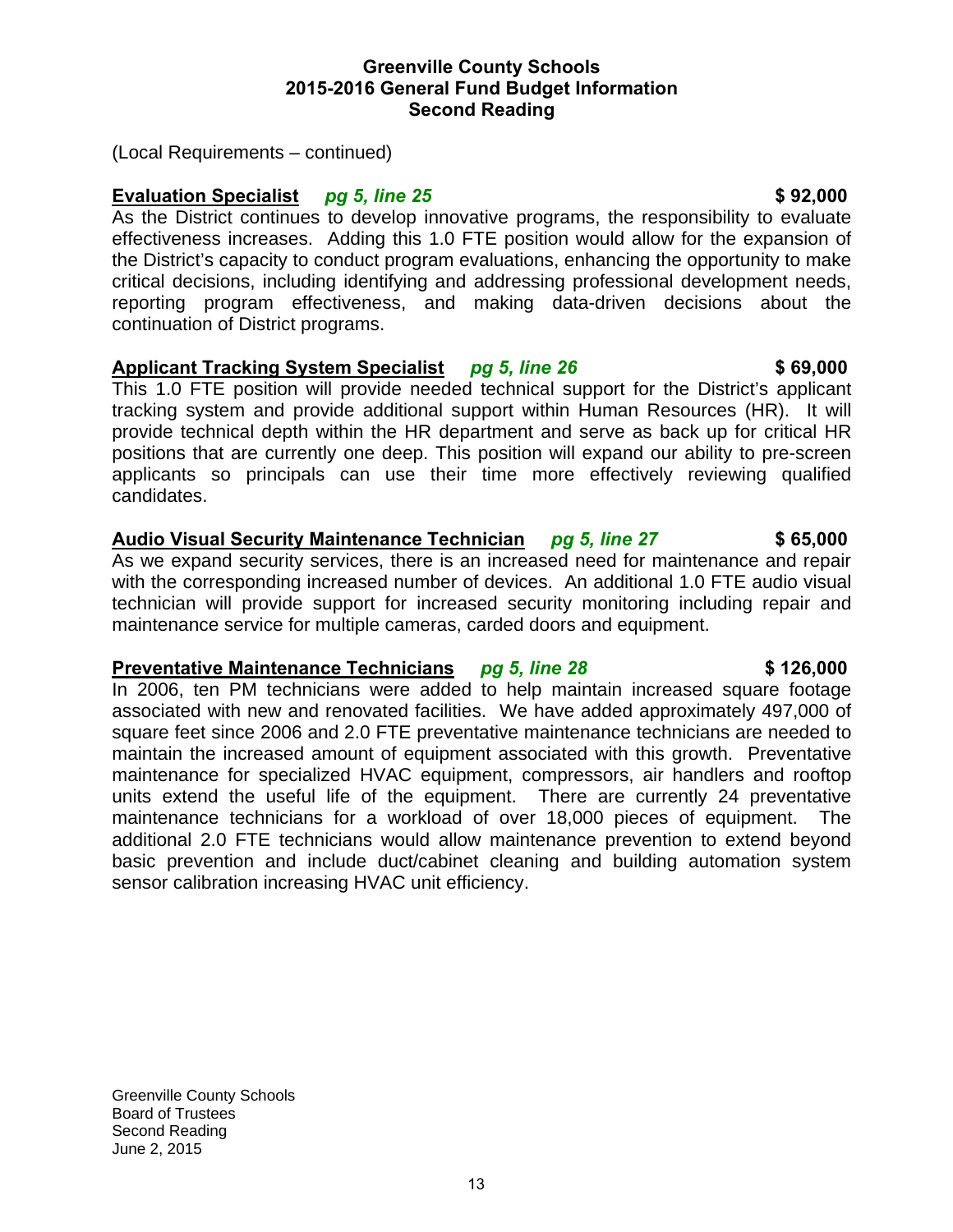(Local Requirements – continued)

# **Chiller Technician** *pg 5, line 29* **\$ 75,000**

This 1.0 FTE position is for a chiller technician to repair and maintain the District's aging, highly-sophisticated chillers. As facilities and equipment age and warranties expire, there is an increased need for the technical skill to repair and maintain this equipment. There are currently 62 chillers now operating in the District. This technician would be dedicated to chiller repair and would assist in preventative maintenance when not repairing equipment.

# **ETS Information Security Support Specialist** *pg 5, line 30* **\$ 98,000**

This 1.0 FTE position will assist with the ongoing monitoring and general upkeep of existing systems to ensure that data integrity and basic data processing rules are followed. It will also provide guidance and assist with strategic planning for Firewalls, IDS devices, and other security related systems, train users, promote security awareness to ensure system security, improve server and network efficiency, develop plans to safeguard computer files against accidental or unauthorized modification, destruction, or disclosure, and to meet emergency data processing needs. Continual testing and security measures are needed to ensure a safe environment for students and employees.

# **ETS Field Support Personnel** *pg 5, line 31* **\$279,000**

This budget item is for 4.0 FTE Network Technicians and 1.0 FTE Program Manager. As the District has increased in size and the use of technology has expanded, the need for on-site technicians to service the equipment has grown. The Network Technicians will be responsible for the prompt and efficient diagnosis and repair of all District-supported technology hardware. They will assist in the diagnosis and resolution of network hardware issues for students and employees. The Work Session material included a 1.0 FTE Program Manager to assist in bids and hardware specs, auditing of equipment patches, alerts and researching of new technologies. The responsibilities of this position were reevaluated and the position reclassified at a lower level.